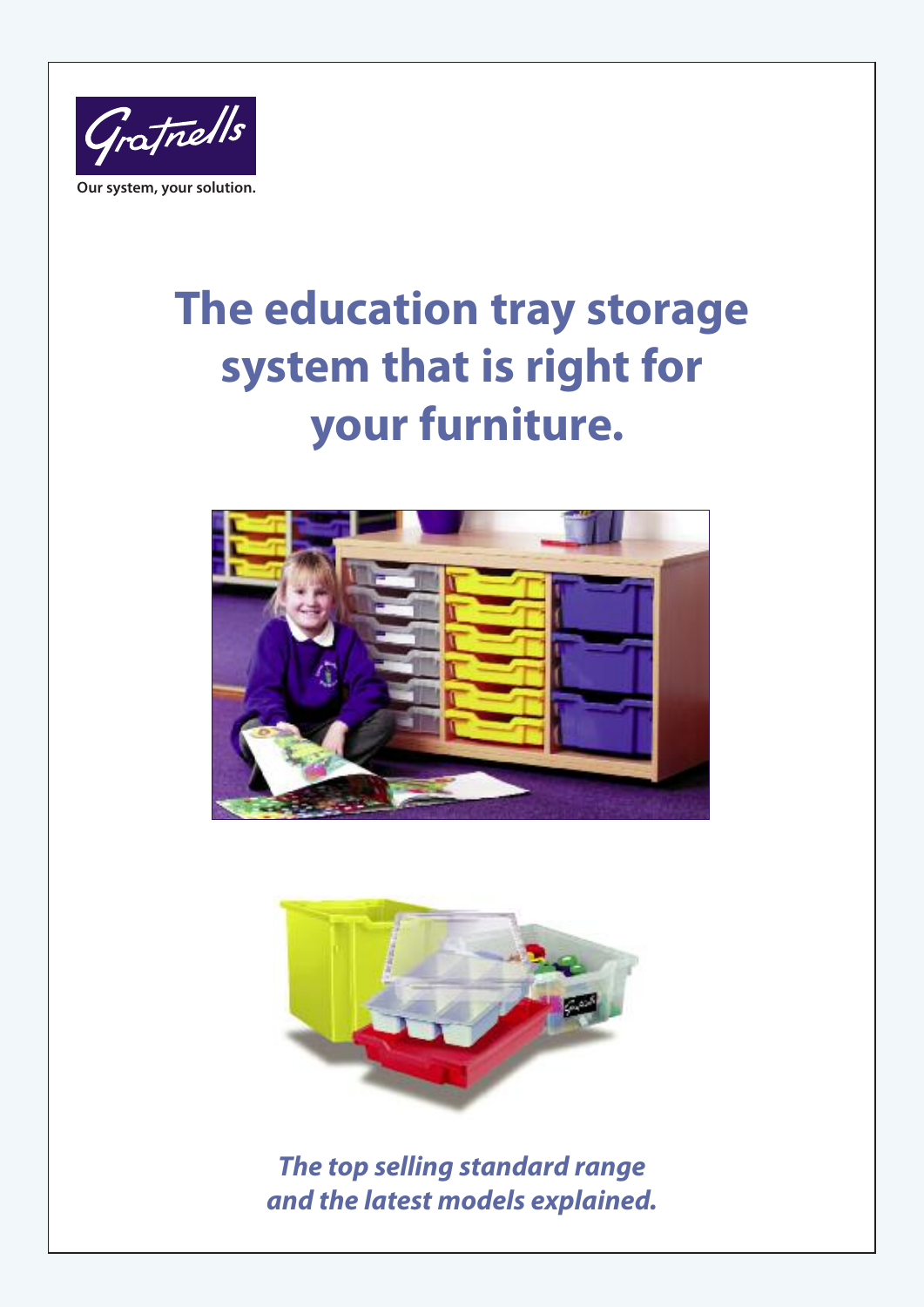# **COMPANY HISTORY**

#### **The worldwide leader in the manufacture of educational trays**

Gratnells is a specialist manufacturer of educational trays and an adjustable tray storage system. Established in 1940 the company produced furniture until 1972. Gratnells then designed and patented the slotting of square steel tube to take adjustable runners for trays and shelves. This was developed for the education and hospital market for the storage of small equipment.



#### *Award-winning trays*

The Gratnells tray was designed in 1991 as the latest development of the existing standard UK school tray. With a large number of design and material improvements to the existing trays the new Gratnells tray quickly became the market leader. In 1992 the designs of the shallow and deep tray were recognised as the best in the marketplace by ten judges at Worlddidac, the international education trade association. Three decades later Gratnells school trays are now sold to furniture manufacturersin 60 countries and are loved by users acrossthe world for their quality, strength and durability.

#### *Our production*

Gratnells moved in 2003 to a totally refurbished factory in Harlow, Essex covering 10,000 sq metres (108,000 sq ft.) It has 24-hour production of trays with robot-controlled injection moulding machines. The warehouse with room for 1600 pallets ensures Gratnells has the equipment, space and experience to serve customers around the world.

#### *Trade Associations*

Gratnells is a member and supports the work of BESA the British Educational Suppliers Association, NSSEA the National School Supply & Equipment Association in the USA and Worlddidac, the international education trade association in Switzerland.





*Factory in Harlow, Essex. UK*



*Robot-controlled production*



*Twin impression tools*



*Palletised warehouse*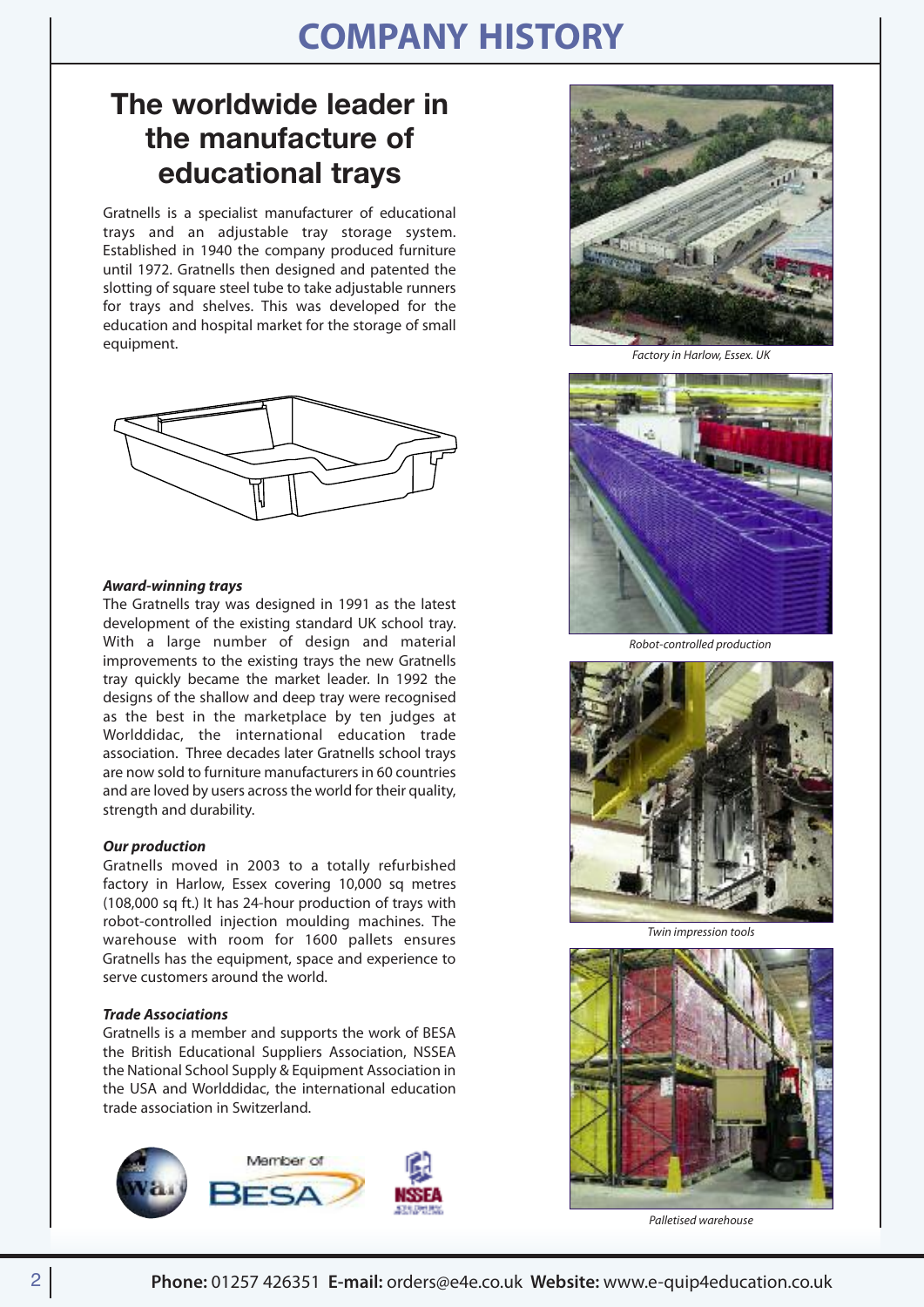### **TRAYS AND THEIR USES**



*Nursery and daycare*



*Early learning classroom*







*Gratnells frames and trolleys*



#### **The versatile tray for every environment**

Gratnells trays are used in furniture in all areas of life from schools and offices to home storage. Either in fixed or mobile furniture the trays are perfect to help make the best use of space and keep an area tidy. There are four heights of tray with a standard width and front-to-back measurements, the F1 shallow, F2 deep, F25 extra deep and F3 jumbo.



To make sure Gratnells trays are strong enough to survive the rough and tumble of school life they have passed strict British Standards. All of our trays are BS 5873-1998 (part 4) accredited to heavy educational use.

We also have a European trademark which describes the familiar handle cut-out shape you see at the front of our standard trays. If the handle cut-out is not there it's not Gratnells.

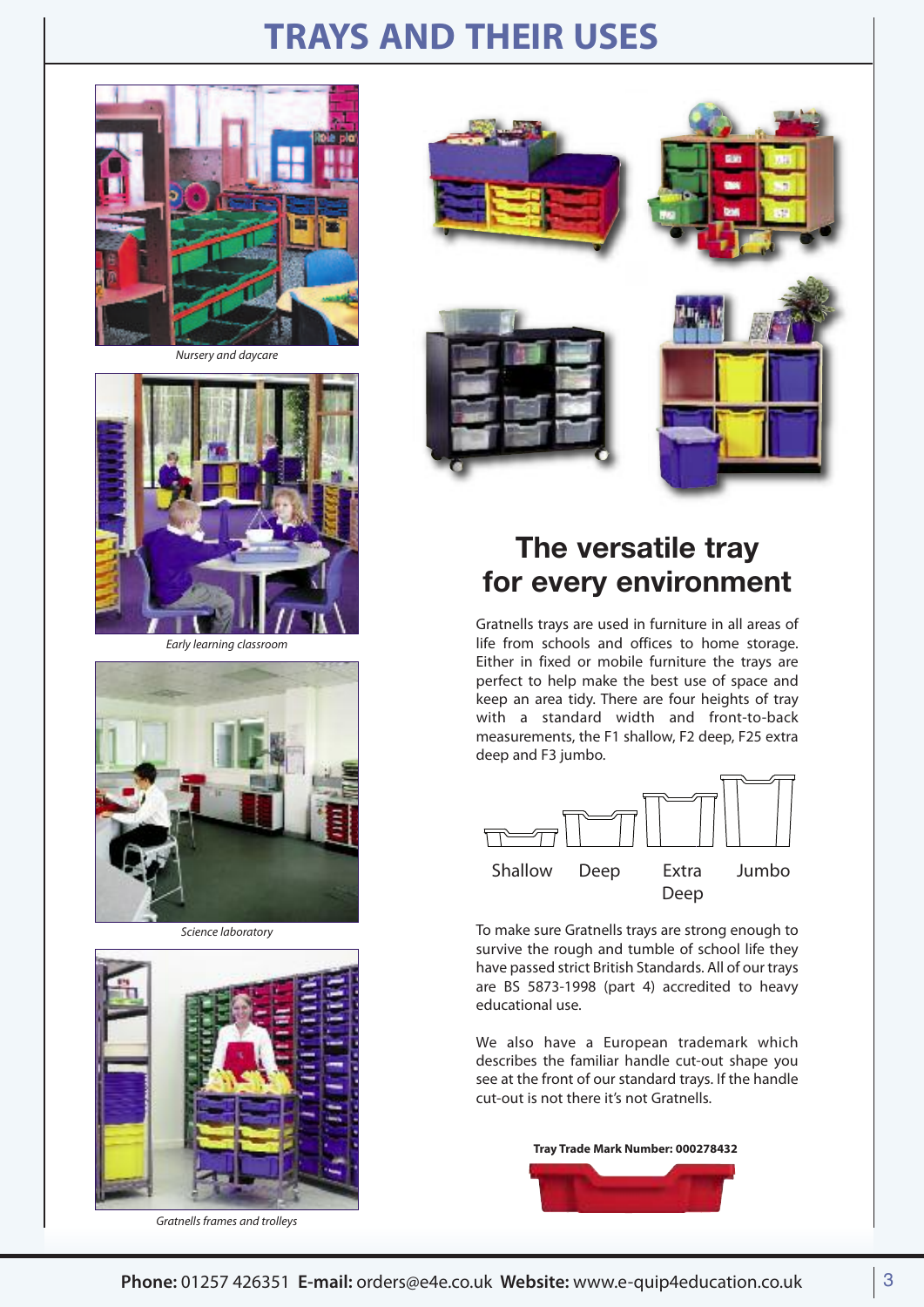#### **Standard trays**

The system is simple. Four trays with differing heights but with a common width that create the perfect school furniture. They come in an exciting range of over 30 colours, meaning you can choose exactly the storage that suits your needs. We even have trays to match the national curriculum colours. And all of our trays fit standard school furniture so you can mix and match a whole range of different colours, lids and tray heights knowing they will fit with the rest of your classroom storage. And even though they are built to last they are all fully recyclable too.

#### **The safest material**  $\bullet$  **Standard** Tray colours



The material used to make the trays has been chosen for quality and safety. For quality the trays are made with talc filled polypropylene giving strength and rigidity. For safety polypropylene is chemically resistant to the majority of chemicals used in schools and semifire retardant at 0.22mm per min. There is also an antistatic additive in the polypropylene to reduce the attraction of dust.







### **Alternative trays**

These trays are available in shallow or deep and have a plain front instead of a handle cut out. They can be fitted into furniture either from the front facing or sideways. Specify model code FP1 or FP2.

Shallow tray (FP1) 75H x 312W x 427L mm *3H x 12 <sup>1</sup> /4W x 163 /4L "*

Deep tray (FP2) 150H x 312W x 427L mm *6H x 12 <sup>1</sup> /4W x 163 /4L "*

**tnells**

**.com/trad<sup>e</sup>**

**Information download**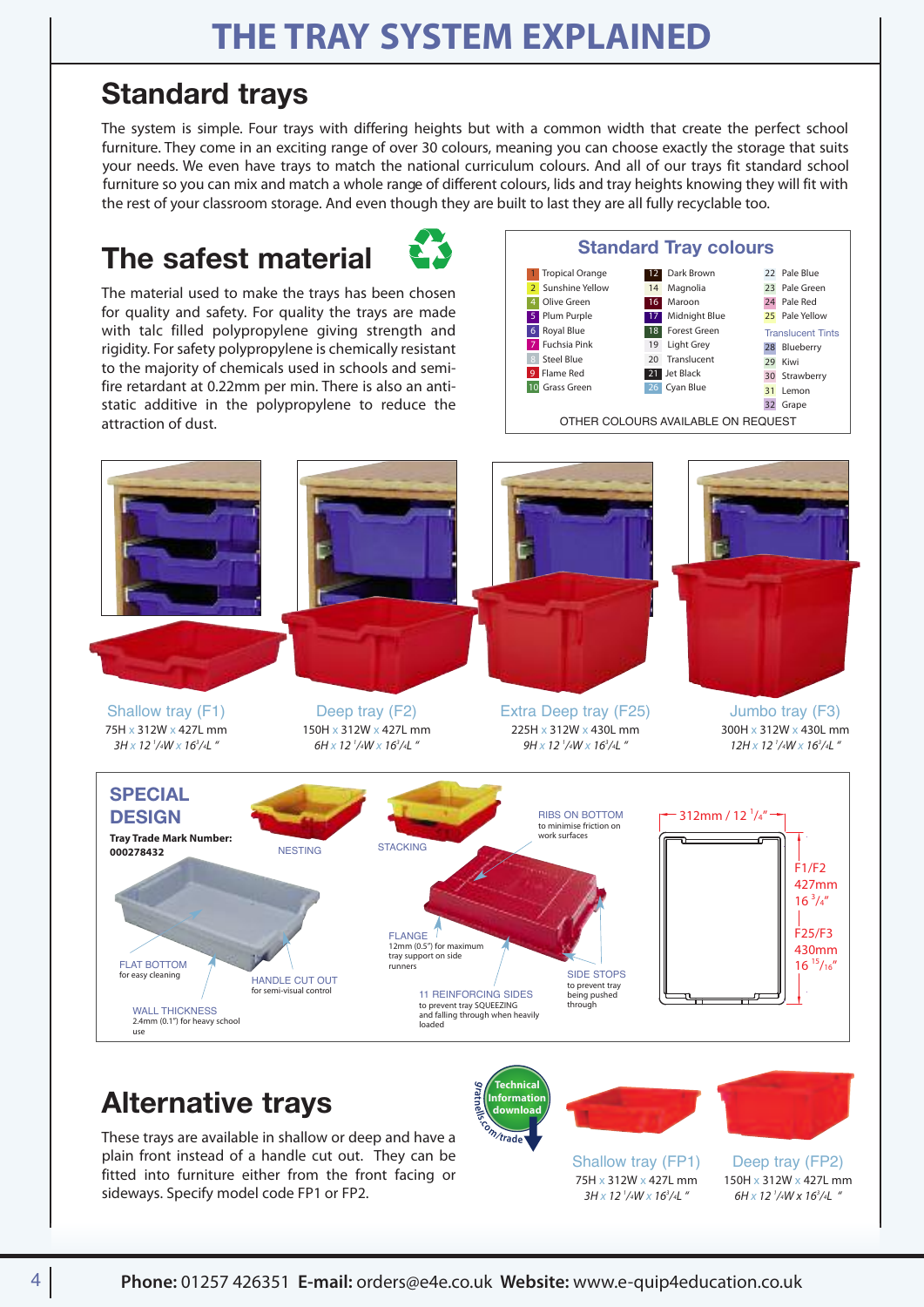# **TRAY FITTING**

**granells**

**.com/trad<sup>e</sup>**

**Technical Information download**

#### **Fitting trays into furniture could not be easier using Gratnells runners**

#### **Standard runner**

To help furniture manufacturers fit trays into a unit Gratnells designed a special plastic runner. The runner supports the tray along the full length to prevent the tray tipping when being removed. The runner has two pegs which can be simply pushed into the furniture unit. Alternatively there are two screw holes for extra security. The runners (Ref P5) are available in beige and white.



*Empty furniture unit with fitted runners*



#### **Stop'n'Tilt runner**

As an alternative to our standard runner the Stop'n'*Tilt* runner prevents a tray being easily removed from furniture. Each runner has a small brake which stops the tray before it is fully removed. Tilt the tray upwards and

it's released. The process is simple for an adult but difficult for a child. There are special fitting instructions available on our website.

Stop'n'*Tilt* runner

(P5 stop)







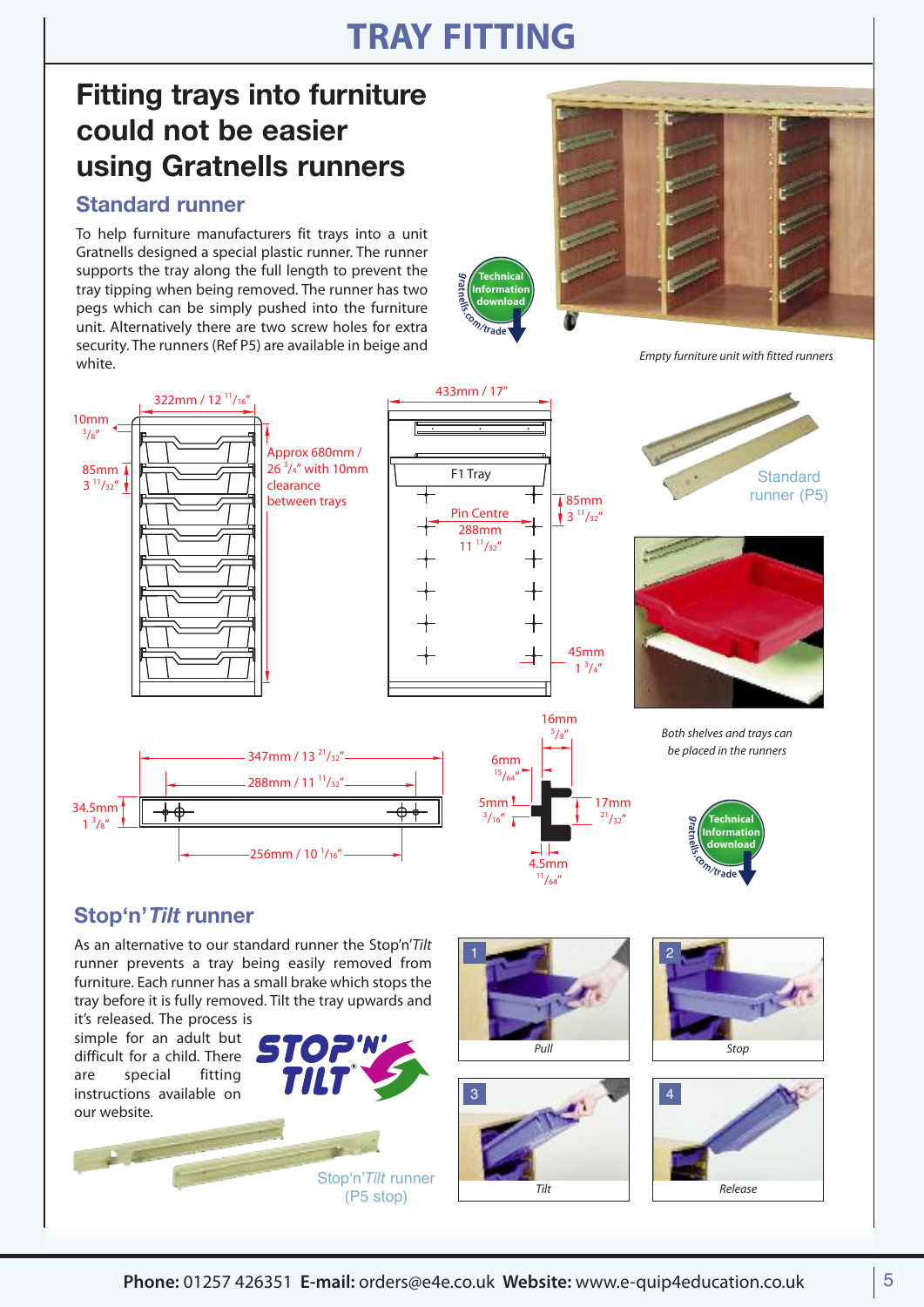# **TRAY ACCESSORIES**

### **Making the most of Gratnells trays**

Gratnells manufactures a range of accessories to complement the trays. A translucent clip-on lid is common to all four heights of tray and can be screen printed with company logos or contents. For additional branding self adhesive labels can also be printed with logos upon request. Visit the YourBrand® section of our trade website for more information and to order printed items.

There is also a wide range of inserts available to help teachers organise tray contents.

Made from both foam and polystyrene the inserts keep a wide range of contents safe. Bespoke inserts can be made on request.

The jumbo tray can be provided with a seat or castors.





*Clip-on lids*





*A few examples of polystyrene inserts for shallow trays.*





*Foam insert. Seat for jumbo tray*



*Bear castors for jumbo tray*

### **Table fixing brackets**

To fit a tray under a table Gratnells manufactures a bracket incorporating the plastic runners. The tray can be held beneath the surface at depths of 12/25/40 or 50mm. One centred double bracket can fix two trays closely together. Bracket comes in white only.

> **gratnells**

(ref: Single bracket - TFP5 and Double bracket - TFP2)



*Single and Double brackets using Gratnells P5 runners*

*Unit or work top*





*Double bracket to take 2 trays*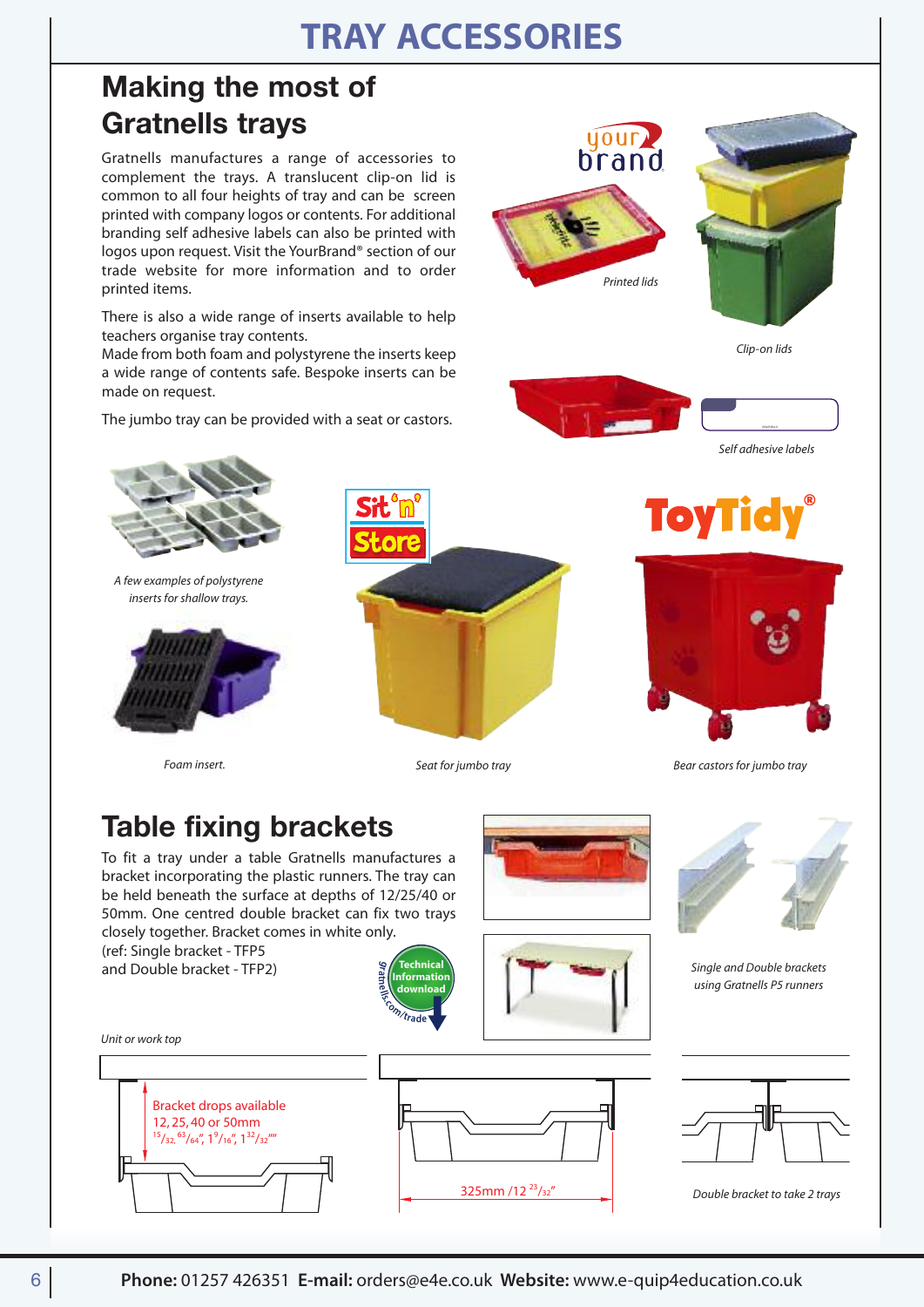# **BEST - SELLING TRAY COMBINATIONS**

### **Furniture designs**

Here are a small number of popular tray combinations using both runners and shelves. All that remains is your imagination. For more examples and technical information visit the trade section of our website.











**Gratnells does not make wood furniture**. All the units in this catalogue were kindly supplied by Crossbrook Ltd, Conen GmbH, G M F L & Papworth Furniture Ltd.

*Mid-height unit Tall unit, shelves and trays Tall cupboard, shelves and trays*